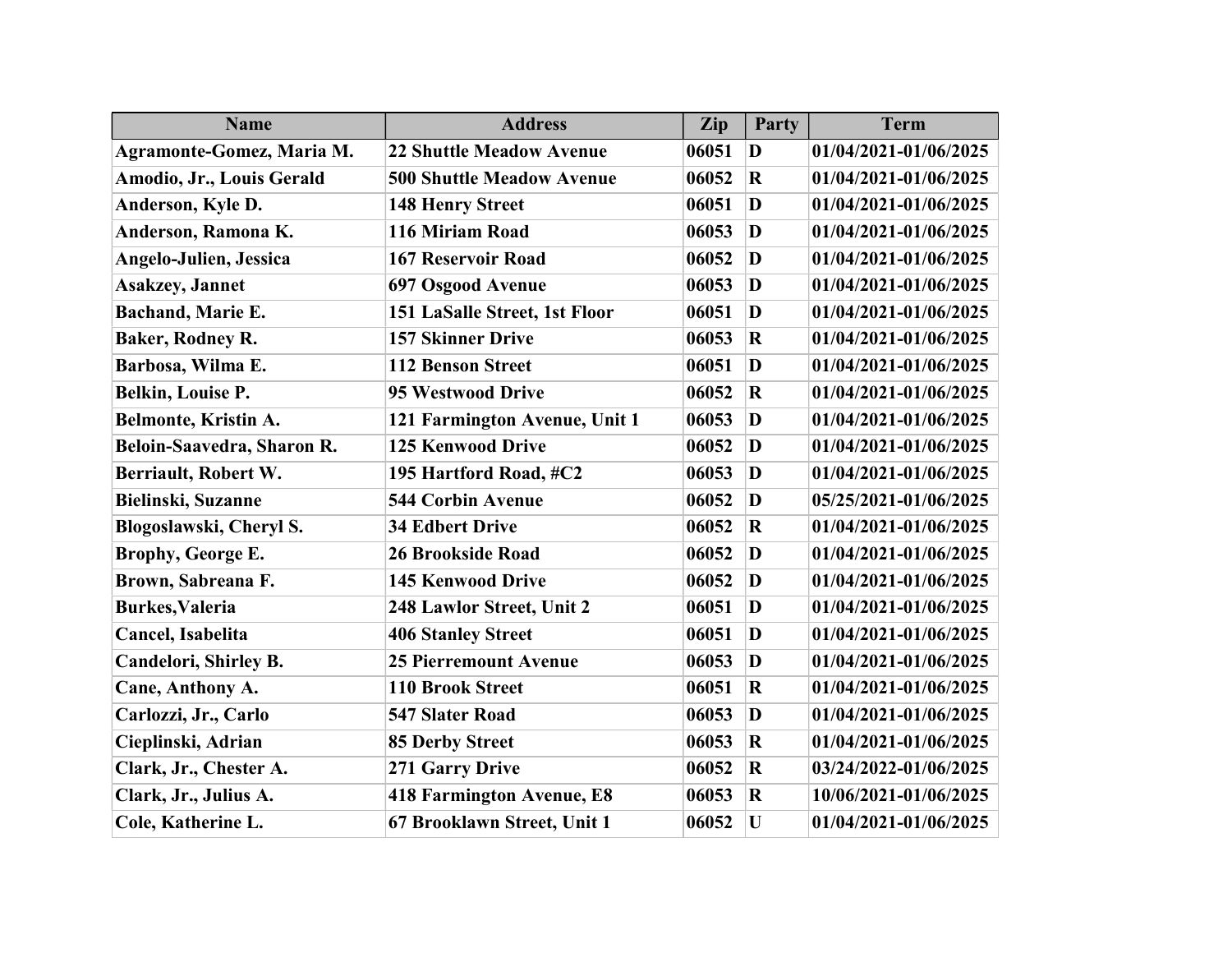| <b>Collins, Jr., Tremell James</b> | 134 Governor Street, 2nd Floor           | 06053 | $\vert \mathbf{R} \vert$ | 02/04/2021-01/06/2025 |
|------------------------------------|------------------------------------------|-------|--------------------------|-----------------------|
| Colon, Luz D.                      | <b>433 Stanley Street, 1st Floor</b>     | 06051 | $\bf D$                  | 01/04/2021-01/06/2025 |
| Concepcion, Zaida J.               | <b>337 Burritt Street</b>                | 06053 | $\bf D$                  | 01/04/2021-01/06/2025 |
| <b>Contreras, Christian</b>        | <b>54 Buell Street</b>                   | 06051 | $\bf D$                  | 01/04/2021-01/06/2025 |
| <b>Cruickshank, David Aaron</b>    | 321 Roxbury Road                         | 06053 | $\bf D$                  | 01/04/2021-01/06/2025 |
| Cruz, Evelyn S.                    | <b>74 Black Rock Avenue, 1st Floor</b>   | 06052 | $\bf D$                  | 01/04/2021-01/06/2025 |
| D'Agostino, Sebastiano S.          | <b>28 North Wellington Street</b>        | 06053 | $\bf D$                  | 01/04/2021-01/06/2025 |
| D'Alfonso, Angelo                  | <b>16 Jones Drive</b>                    | 06053 | $\bf D$                  | 01/04/2021-01/06/2025 |
| <b>Danielewicz</b> , Thomas        | <b>41 Ridgewood Street</b>               | 06053 | $\bf D$                  | 01/04/2021-01/06/2025 |
| Davis, Daniel A.                   | 250 Brittany Farms Road, Unit D          | 06053 | $\bf R$                  | 01/04/2021-01/06/2025 |
| <b>Davis, Ronald Perry</b>         | 280 Brittany Farms Road, Unit A          | 06053 | D                        | 01/04/2021-01/06/2025 |
| Davis, Susan M.                    | <b>135 Marlin Road</b>                   | 06053 | $\overline{\mathbf{R}}$  | 07/07/2021-01/06/2025 |
| DeJesus, Marta N.                  | 460 Burritt Street, Unit B6              | 06053 | $\bf D$                  | 04/23/2021-01/06/2025 |
| DeNigris, Nicholas E.              | <b>159 Kenwood Drive</b>                 | 06052 | $\bf D$                  | 01/04/2021-01/06/2025 |
| Doran Aiudi, Melissa M.            | <b>59 Mason Drive</b>                    | 06052 | $\bf R$                  | 01/04/2021-01/06/2025 |
| Dorsey, Justin R.                  | <b>370 Wooster Street</b>                | 06052 | $\overline{\mathbf{R}}$  | 01/04/2021-01/06/2025 |
| Drebot, Halyna                     | 65 Cleveland Street, Unit 1              | 06053 | $\bf D$                  | 01/04/2021-01/06/2025 |
| Egipciaco, Olga Enid               | 90 Monroe Street, Unit 1                 | 06051 | $\bf D$                  | 01/04/2021-01/06/2025 |
| Fortin, Mark J.                    | <b>78 Linden Street</b>                  | 06051 | $\overline{\mathbf{R}}$  | 01/04/2021-01/06/2025 |
| <b>Geragosian, Audrey Honig</b>    | <b>191 Vine Street</b>                   | 06052 | $\bf D$                  | 01/04/2021-01/06/2025 |
| Girgenti, Joseph J.                | 67 Martin Luther King Drive, #302        | 06051 | $\bf D$                  | 01/04/2021-01/06/2025 |
| <b>Goracy</b> , Irene              | 171 Booth Street                         | 06053 | $\bf D$                  | 01/04/2021-01/06/2025 |
| Gorczyca, Eileen                   | <b>584 Black Rock Avenue</b>             | 06052 | $\bf R$                  | 01/04/2021-01/06/2025 |
| Gostin, Peter J.                   | 88 Brittany Farms Road, #J1              | 06053 | $\bf R$                  | 01/04/2021-01/06/2025 |
| Govola, Meghan W.                  | 165 Village Square, Apt 20               | 06053 | D                        | 08/02/2021-01/06/2025 |
| Gumbs Sr., Jeffrey A.              | 67 Martin Luther King Drive, #410        | 06051 | $\bf R$                  | 01/04/2021-01/06/2025 |
| <b>Harris, Ellwood Joseph</b>      | 107 Martin Luther King Drive, #904 06051 |       | $\mathbf U$              | 01/04/2021-01/06/2025 |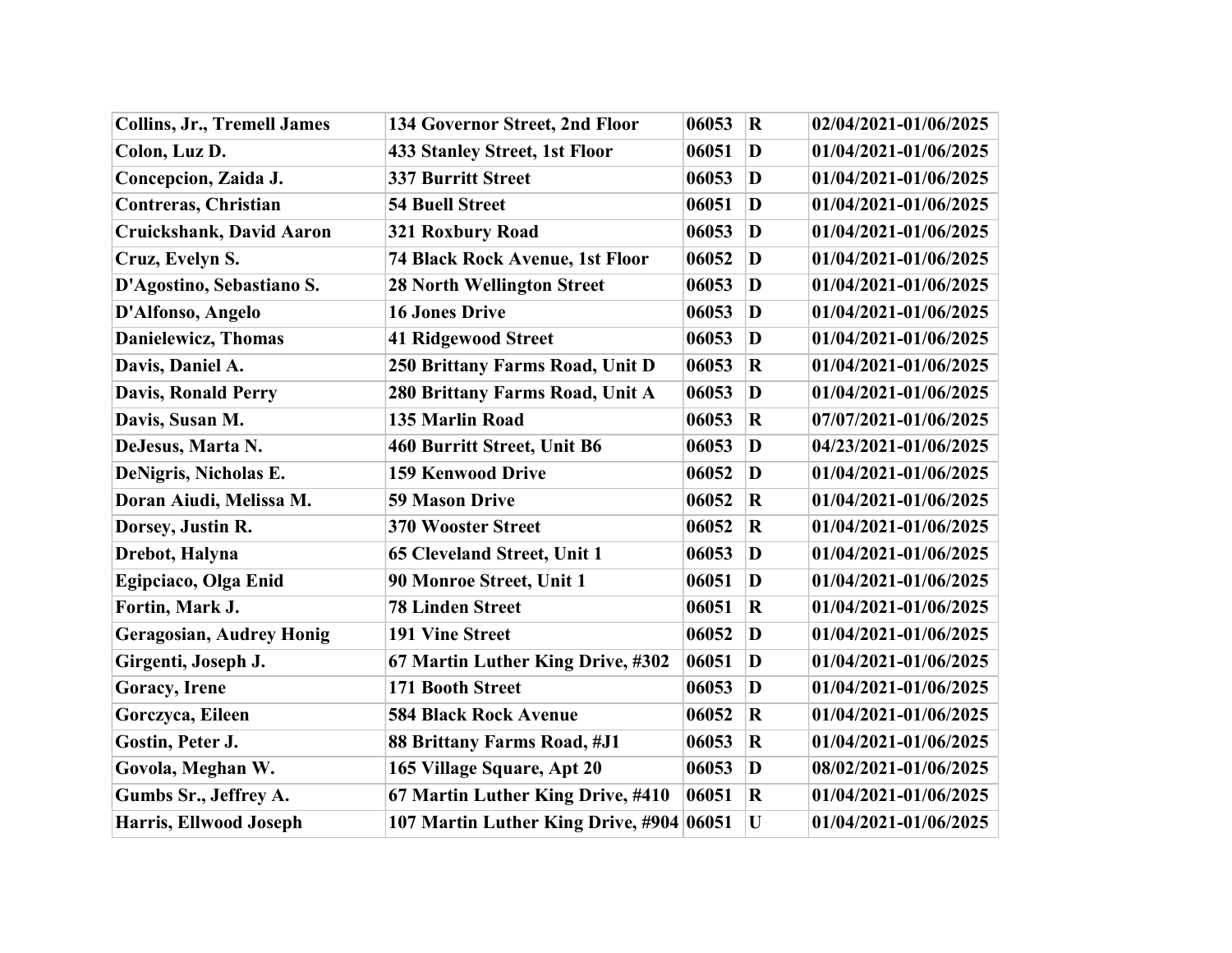| Hudyma, Evelyn F.            | <b>174 Market Street</b>     | $\mathbf{D}$<br>06051 |             | 01/04/2021-01/06/2025 |
|------------------------------|------------------------------|-----------------------|-------------|-----------------------|
| Humphrey, Brenda S.          | <b>263 Rocky Hill Avenue</b> | 06051<br>$\bf{D}$     |             | 01/04/2021-01/06/2025 |
| Irene, Rosa M.               | 691 Osgood Avenue            | $\bf{D}$<br>06053     |             | 01/04/2021-01/06/2025 |
| Johnson, Jacqueline          | <b>134 Cooper Street</b>     | 06051                 | D           | 01/04/2021-01/06/2025 |
| Jorgensen, Sarah Ann         | 115 Silver Street, #3S       | 06053                 | $\bf R$     | 01/04/2021-01/06/2025 |
| Judd, Richard L.             | 119 Ten Acre Road            | 06052                 | $\mathbf R$ | 01/04/2021-01/06/2025 |
| Justiniano, Wilfredo         | <b>72 Monroe Street</b>      | 06051                 | D           | 01/04/2021-01/06/2025 |
| Kane, Anthony J.             | <b>41 Brookside Road</b>     | 06052                 | $\mathbf R$ | 01/04/2021-01/06/2025 |
| Kelly, Pearl Y.              | <b>192 Kensington Avenue</b> | $\bf{D}$<br>06051     |             | 01/04/2021-01/06/2025 |
| Kennedy, Brendan J.          | 139 Hazelmere Road           | 06053                 | D           | 01/04/2021-01/06/2025 |
| Kilduff, Peter J.            | <b>7 Woodbine Street</b>     | 06052                 | $\bf{D}$    | 01/04/2021-01/06/2025 |
| Klukowski, Stanley E.        | 34 Pulaski Street            | 06053                 | D           | 01/04/2021-01/06/2025 |
| LaCourciere, Richard R.      | 173 South Mountain Drive     | 06052                 | D           | 01/04/2021-01/06/2025 |
| Lebel, Raymond R.            | 975 Corbin Avenue, #207      | 06052                 | $\bf{D}$    | 01/04/2021-01/06/2025 |
| Lopez, Carmen V.             | <b>538 Ellis Street</b>      | 06051                 | D           | 09/22/2021-01/06/2025 |
| Luciano, Bianca A.           | <b>151 Streamside Lane</b>   | 06052                 | D           | 01/04/2021-01/06/2025 |
| Mala, Gary S.                | 77 Belridge Road             | 06053                 | $\mathbf R$ | 01/04/2021-01/06/2025 |
| Mala, Sheryl A.              | 77 Belridge Road             | 06053                 | $\bf R$     | 01/04/2021-01/06/2025 |
| Malinowski, Donald S.        | <b>69 Biruta Street</b>      | 06053                 | D           | 01/04/2021-01/06/2025 |
| Malinowski, Margaret         | <b>42 Park Place</b>         | 06052                 | U           | 01/04/2021-01/06/2025 |
| Malinowski, Matthew D.       | 69 Biruta Street             | 06053                 | D           | 01/04/2021-01/06/2025 |
| <b>Matthews, Jessy Rf</b>    | <b>38 Halsey Road</b>        | 06051                 | $\bf D$     | 06/23/2021-01/06/2025 |
| <b>McDonald, Casimir G.</b>  | <b>150 Roxbury Road</b>      | 06053                 | D           | 01/04/2021-01/06/2025 |
| <b>McGuire, Nicole</b>       | <b>17 Woodbine Street</b>    | 06052                 | D           | 01/04/2021-01/06/2025 |
| <b>Monserrate, Jeannette</b> | <b>52 Marwood Drive</b>      | 06053                 | <b>TC/U</b> | 01/04/2021-01/06/2025 |
| Mulrooney, James P.          | <b>29 Highland Terrace</b>   | 06053                 | $\bf{D}$    | 01/04/2021-01/06/2025 |
| Najdzien, Izabela J.         | 131 Golden Hill Street       | 06053                 | $\mathbf R$ | 01/04/2021-01/06/2025 |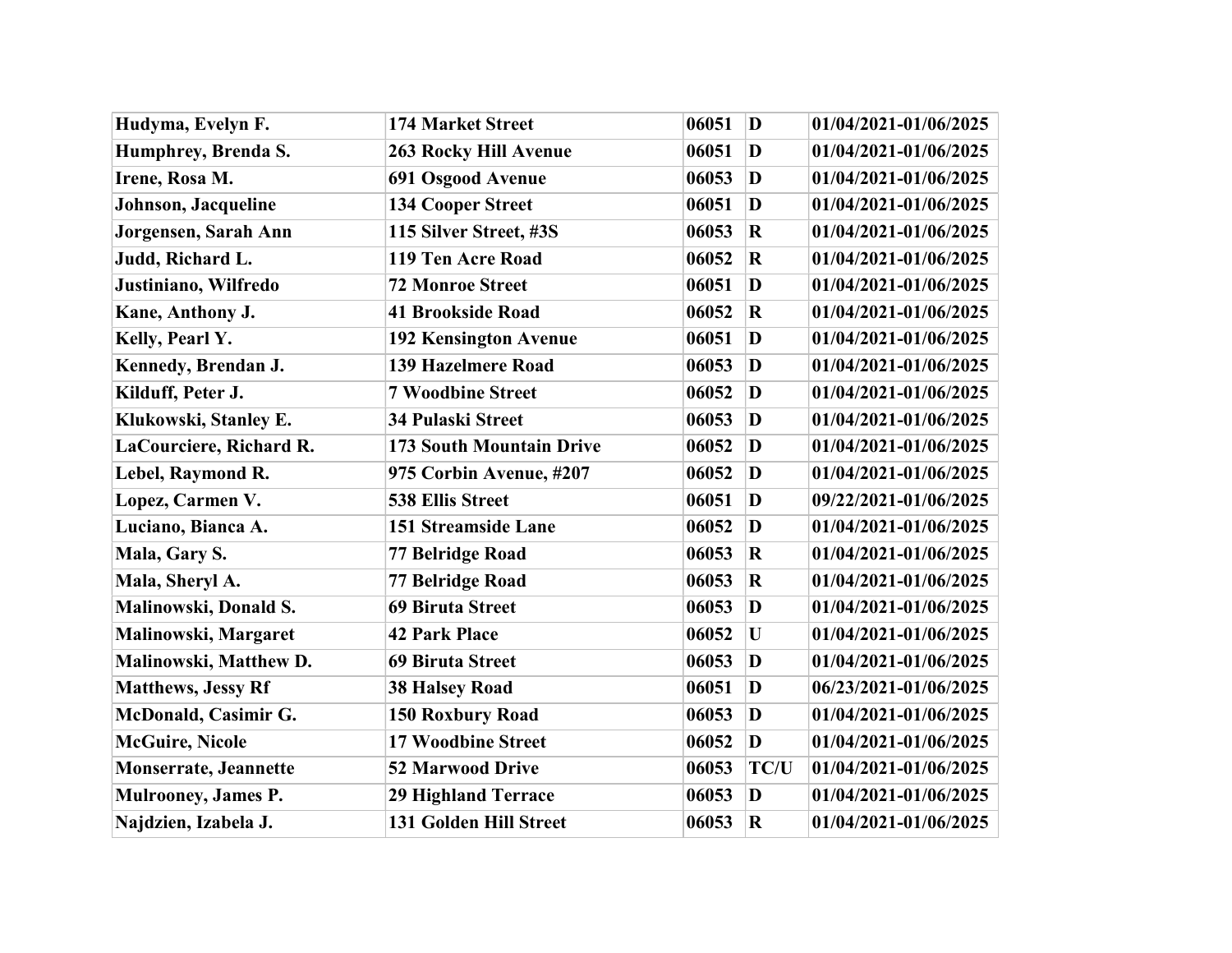| Nunez, Jose A.             | <b>19 Kulper Road</b>        | $\mathbf{D}$<br>06051            | 01/04/2021-01/06/2025 |
|----------------------------|------------------------------|----------------------------------|-----------------------|
| O'Brien, Mary M.           | <b>1894 Stanley Street</b>   | 06053<br>$\mathbf{D}$            | 01/04/2021-01/06/2025 |
| Pabon, Wilfredo            | <b>205 Birchwood Drive</b>   | $\overline{\mathbf{R}}$<br>06052 | 01/04/2021-01/06/2025 |
| Parisi, Todd F.            | <b>68 Belmont Street</b>     | 06053<br>D                       | 01/04/2021-01/06/2025 |
| Patrick, Therea            | <b>1498 Stanley Street</b>   | 06053<br>D                       | 02/26/2021-01/06/2025 |
| Pawlak, Lucian F.          | <b>74 Hawthorne Street</b>   | $\bf{D}$<br>06053                | 01/04/2021-01/06/2025 |
| Pawlak, Lucian J.          | <b>149 Vine Street</b>       | 06052<br>D                       | 01/04/2021-01/06/2025 |
| Perry, Natasha N.          | <b>42 Union Street</b>       | 06051<br>U                       | 01/04/2021-01/06/2025 |
| Platosz, Adam              | <b>37 Olive Street</b>       | $\bf{D}$<br>06051                | 01/04/2021-01/06/2025 |
| Puchala, Mary R.           | 130 Clinic Drive, #303       | 06051<br>D                       | 01/04/2021-01/06/2025 |
| Radzewicz, Wanda F.        | <b>25 Cranston Terrace</b>   | 06053<br>$\bf R$                 | 01/04/2021-01/06/2025 |
| Rivera, Enid               | 440 Glen Street              | 06051<br>D                       | 01/04/2021-01/06/2025 |
| Robinson, Gary J.          | 503 Burritt Street, #3       | 06053<br>$\bf R$                 | 01/04/2021-01/06/2025 |
| Robledo, Ruth              | <b>30 Acorn Street</b>       | 06051<br>$\bf{D}$                | 01/04/2021-01/06/2025 |
| Rodriguez, Jr., Carmelo    | 1254 Slater Road             | 06053<br>$\bf R$                 | 01/04/2021-01/06/2025 |
| <b>Rodriguez, Nancy</b>    | 1254 Slater Road             | 06053<br>$\mathbf R$             | 02/03/2021-01/06/2025 |
| Rodriguez-Villa, Marianne  | <b>80 Dean Drive</b>         | 06053<br>D                       | 02/25/2021-01/06/2025 |
| <b>Ruiz, Michele Marie</b> | 233 Stanwood Drive           | 06053<br>$\bf R$                 | 03/04/2021-01/06/2025 |
| Russell, Jr., Alden T.     | <b>38 Brook Street</b>       | 06051<br>$\mathbf R$             | 01/04/2021-01/06/2025 |
| Salazar Jr., Max P.        | <b>138 Queen Street</b>      | 06053<br>$\bf{D}$                | 01/04/2021-01/06/2025 |
| Salerno, Daniel M.         | <b>80 Jones Drive</b>        | 06053<br>$\bf{D}$                | 01/04/2021-01/06/2025 |
| Sanchez, Iris N.           | 250 North Street, #4A        | 06051<br>$\bf{D}$                | 01/04/2021-01/06/2025 |
| Sanchez, Robert C.         | <b>269 Washington Street</b> | D<br>06051                       | 01/04/2021-01/06/2025 |
| Sanders, Jr., James Edward | 172 Kensington Avenue        | 06051<br>$\mathbf R$             | 01/04/2021-01/06/2025 |
| Santana, Esther            | <b>4 Cornelius Way</b>       | 06051<br>D                       | 02/25/2021-01/06/2025 |
| Santiago Sr., Francisco A. | <b>165 Elam Street</b>       | 06053<br>$\bf{D}$                | 01/04/2021-01/06/2025 |
| Santiago, Lisa             | <b>893 Corbin Avenue</b>     | 06052<br>$\bf R$                 | 01/04/2021-01/06/2025 |